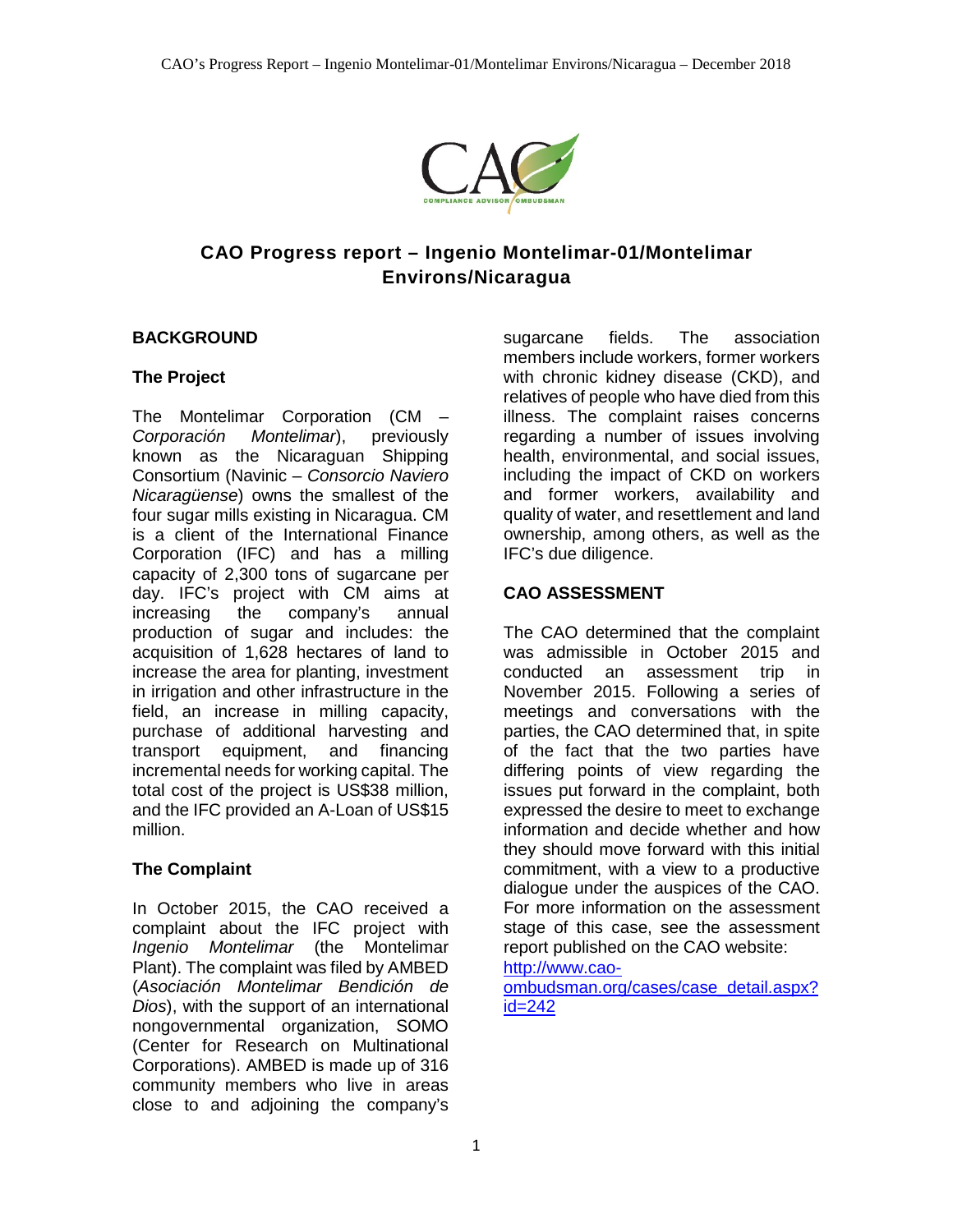#### **THE CAO's DISPUTE-RESOLUTION PROCESS**

### **The first meeting to exchange information**

The first informational meeting between the parties took place on February 5, 2016. On that occasion, AMBED had the opportunity to present in detail the concerns contained in the complaint, and the parties agreed to meet again so that CM could offer its responses to each one of the points raised by AMBED.

During this first exchange, the parties agreed to start a dialogue process facilitated by the CAO's mediation team.

### **Starting the dialogue process**

Before starting the dialogue process, the CAO provided training in collaborative negotiation to both parties, to strengthen their capacity to take part in the process effectively.

For a period of 11 months, the CAO interacted with the parties, both together and separately, to help them work toward a mutually acceptable agreement. After several bilateral meetings and six joint meetings, CM and AMBED signed a first agreement in January 2017.

## **The January 2017 Agreement**

The agreement signed by the parties establishes actions to support CM workers and former workers who have worked under the current management (from 2002 onwards), and who are prevented from working due to illness, accident, or old age. Expanding on the actions that CM has been engaged in since adopting its Corporate Social Responsibility strategy to benefit its former workers, the agreement combines temporary shortterm benefits related to health and diet with sustainable medium-term actions to create alternative sources of income and

employment. At the same time, it expresses the parties' decision to collaborate with national authorities to<br>improve health care services in improve health care services in communities neighboring the Montelimar Plant. The agreement also incorporates the parties' decision to channel individual complaints by former workers or neighbors through grievance mechanisms created by CM.

### CM support for its former workers in matters of health care

The agreement establishes that all former CM workers who meet the respective requirements can sign up for its Health Support Program, which offers them: education and training for dealing with the illnesses; advice on and assistance with procedures for obtaining their pensions from the INSS (Nicaraguan Institute for Social Security) or for filing appeals when the amount of their pensions is very small; medical care at the CM clinic; support with basic medications; access to transportation for medical consultations; and assistance in making arrangements for exams with social security and for hemodialysis treatments. It was agreed, furthermore, that CM would provide monthly food support for anyone actively engaged in applying for a pension who does not have other sources of income, for a maximum of four months. All of these benefits cease when the beneficiary completes the pension application and has access to medical care and medications from the lNSS or the public health system.

### Setting up an inter-institutional commission

With the aim of contributing to efforts by the Ministry of Health (MINSA) and the INSS to offer better health care in the area and facilitate access to pensions, the parties agreed to propose setting up an inter-institutional commission at the local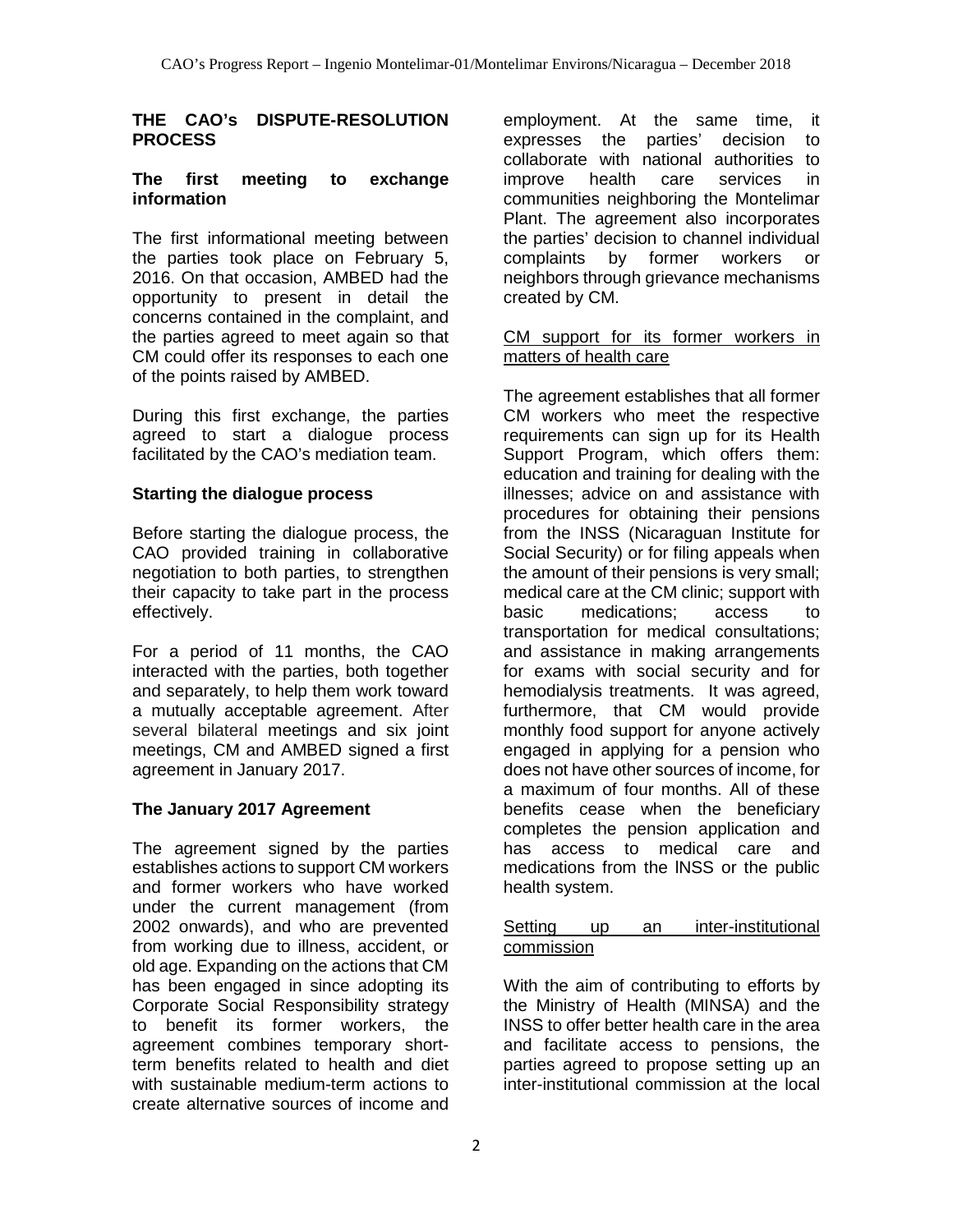level, with the participation of competent national and local authorities.

### Creation of a cooperative

With respect to creating jobs and generating income, the parties agreed that CM would incorporate into its Corporate Social Responsibility (CSR) strategy the development of a textile manufacturing project to provide for its annual demand for uniforms. The project involves setting up a cooperative of former workers who can no longer work for CM for reasons of illness, accident, or old age. CM undertook to pay the legal costs to set up the cooperative, collaborate in the financial assessment of the project, make the initial investment to install the premises, acquire machinery and purchase raw materials, train the members of the cooperative and its workers, cover the initial operating costs, and allow participation by the cooperative in bidding on the purchase of uniforms. The parties also agreed that AMBED would develop a project to supplement this initiative with another one for financing individual businesses.

### Setting up a committee to respond to grievances

In the dialogue, it was also agreed that the mechanisms that CM has for dealing with internal and external grievances can address several of the issues raised in AMBED's complaint before the CAO. However, it was still necessary to undertake a greater effort to make its existence and operations known. Accordingly, the parties agreed that AMBED would act as an additional channel for publicizing the existence of this mechanism and channel the grievances of workers, former workers, and members of the community in general. By common agreement, the parties established a committee for responding to grievances with the participation of two representatives of

each one of the parties and agreed on procedures for its operation.

## **Implementation of the first agreement**

Since the signing of the agreement, the parties have held ten other dialogue meetings to follow up on implementation of the signed agreement and address the other issues raised in the complaint.

### Health support program

As of the publication of this progress report, 20 members of AMBED have taken part in the Health Support Program. Seven of them obtained their pensions, three had a negative response on their pensions, nine who do meet the requirements to receive a pension are seeking options to secure a reduced pension, and one former worker dropped his pension application because he emigrated to Costa Rica. So far, 279 packages of food assistance have been delivered as of August 2018, substantially exceeding the initial agreement of granting a maximum of up to four months per person. Because of the crisis currently affecting Nicaragua, and specifically the INSS, CM states that there has been no progress made with the INSS for the nine individuals who are engaged with local INSS authorities to find a solution to their situation and obtain the pensions owed; however, CM has announced that it will maintain its support for the food packages.

#### Update on the inter-institutional commission

The parties sent letters and undertook various actions before health authorities, but they could not make progress on this front, due to the financial situation of the INSS. It remains to find other paths for improving health services in the area, yet CM is still approaching these institutions to address specific cases.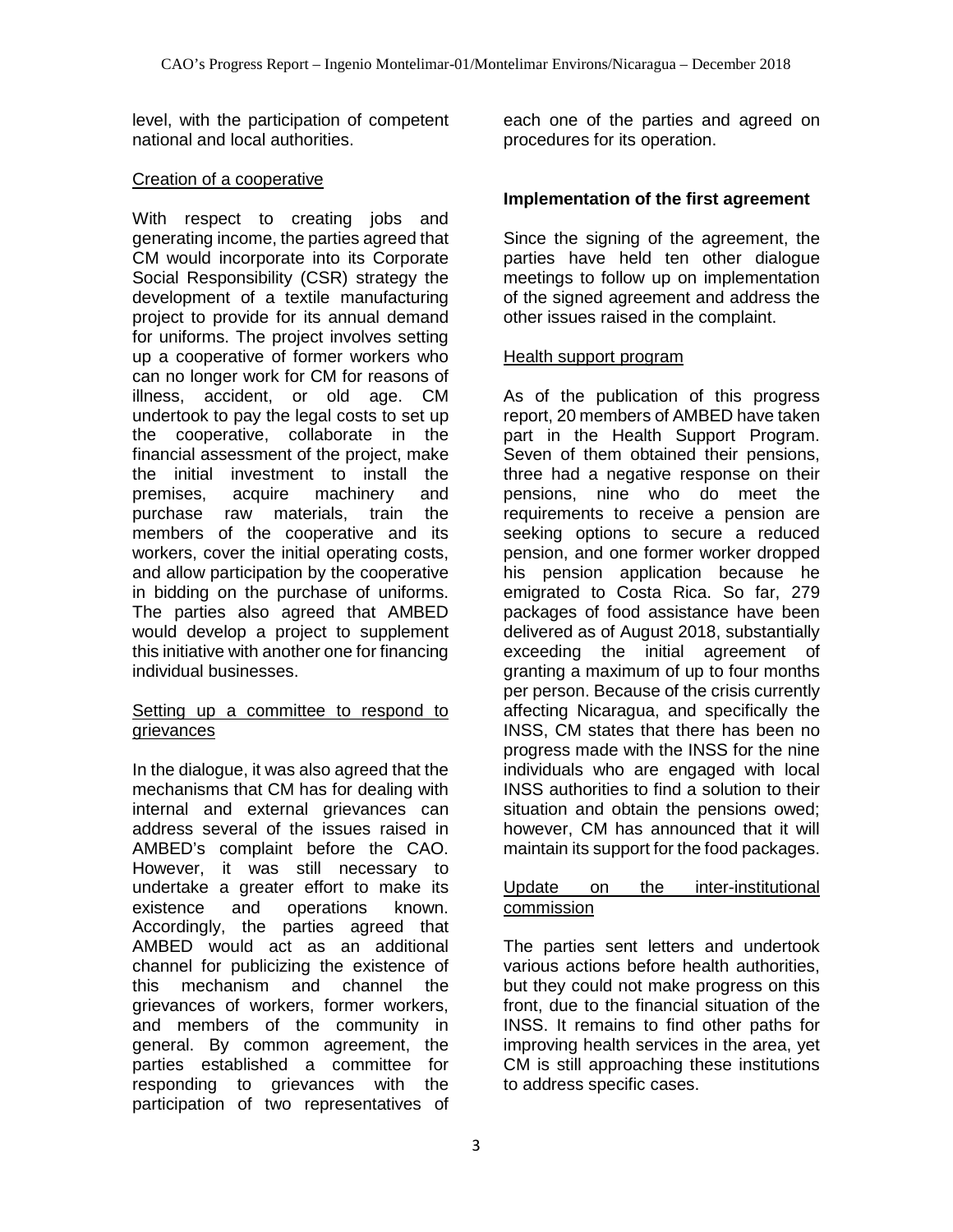### Establishing the cooperative

The cooperative for the textile project has been established, with 144 members, the premises have been renovated, the machinery has now been bought, and the foreman has been hired. In addition, the work crew has been recruited and trained, the workshop is producing uniforms for CM pursuant to its requirements, and the cooperative has been certified by the competent authority, which is the Ministry of the Family, Community, Cooperative and Associative Economy (MEFCCA). The cooperative was officially launched on November 24, 2018.

AMBED has also contacted a microfinance organization (NITLAPAN) and is preparing a project for the development of individual businesses. With the sociopolitical situation in Nicaragua, it has not been possible to advance toward this goal, but AMBED is anxious to execute this project to benefit its members and families.

### Update on the Grievance Committee

When the Grievance Committee began its activities, the CAO provided training for CM and AMBED on best practices for the operation of grievance mechanisms. Since November 29, 2016, the committee has met monthly to follow up on treatment of complaints presented through AMBED. From May to July of 2018, meetings could not be held due to the country's sociopolitical crisis. The committee operates and is governed in accordance with the internal regulations agreed upon by the parties. CM received a total of 31 grievances in 2017, and 18 from January to April of 2018. Out of a total of 49 grievances registered, 48 have been resolved (98 percent), with the settlement of one grievance still pending. The grievances submitted allege harm to crops due to aerial applications of ripener, disruptions due to burning of sugarcane, concerns about the amount of water

available for human consumption, noncompliance with established work practices, and issues with transportation logistics for CKD patients receiving hemodialysis treatment in Managua hospitals, among other concerns. With the creation of this additional channel for submitting grievances, dialogue has helped to address the concerns of CM workers, former workers, and neighbors, and at the same time, has become an instrument for continuous improvement of company operations.

To deal with AMBED's concern regarding water quality in neighboring communities around the Montelimar Plant, which was brought before the grievance committee on several occasions, the parties agreed to pursue a process of participatory monitoring. The CAO provided training for the parties to enable them to decide how to structure the process, so they could better adjust it to their situation and their needs. The aim of participatory monitoring was to generate credible and reliable information on water quality for all interested parties, paying special attention to communities' environmental concerns. In this way, the discussion on water quality could be based on objective data rather than subjective perceptions. The Participatory Monitoring Committee was set up by the parties, and is made up of two representatives of AMBED and two of CM. Acting together and by consensus, they identified 12 sites where samples are to be taken and analyzed using the following parameters for water quality: physical-chemical; agrochemical (organophosphates and chlorides); heavy metals (cadmium and arsenic); and microbiological (fecal and thermo-tolerant coliforms, and totals). Residents from each community were invited to witness the taking of samples, and an AMBED representative accompanied the transfer of samples to the independent laboratory, the Center for Research on Water Resources of the National Autonomous University of Nicaragua (CIRA-UNAN).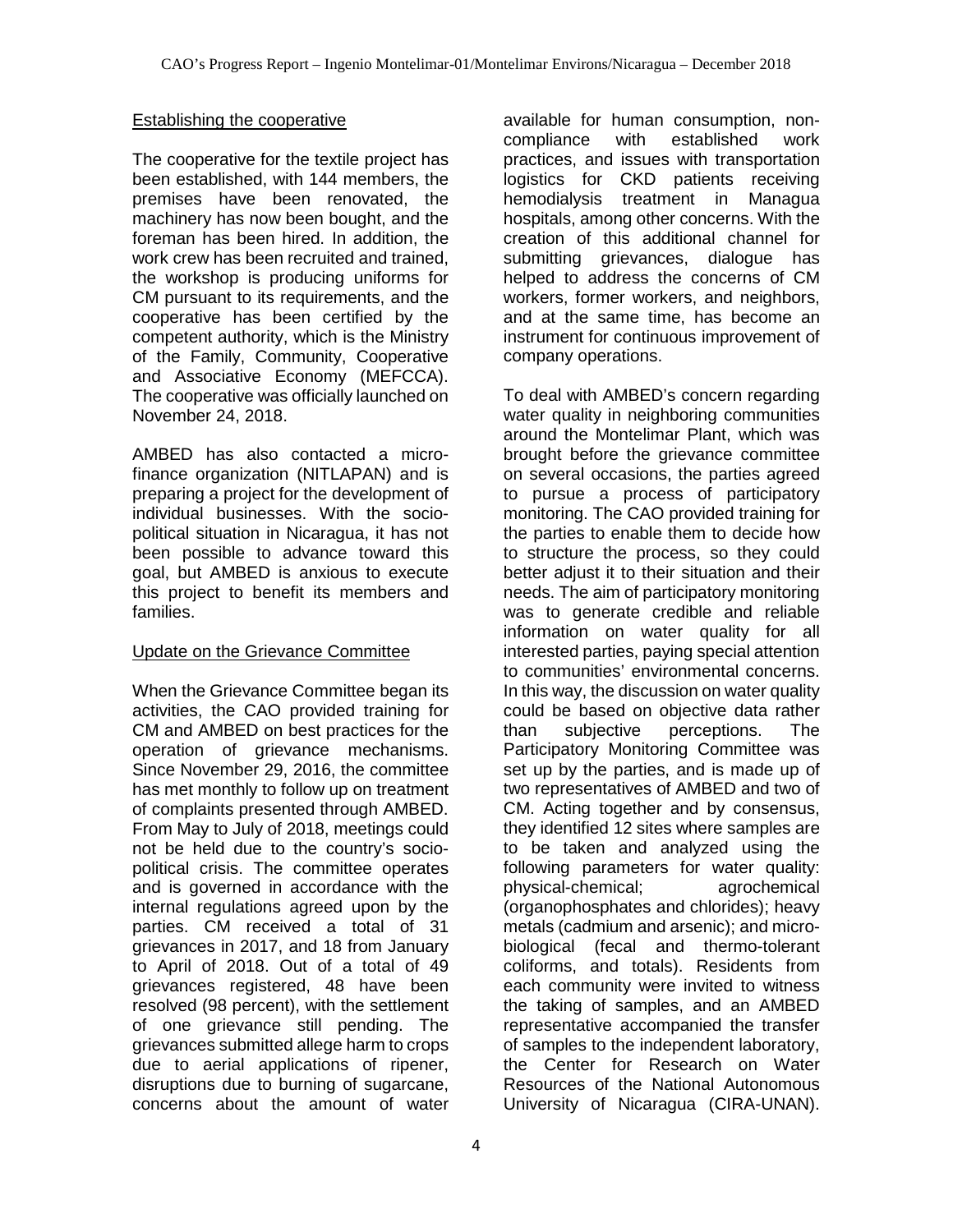Owing to the country's political crisis (see below), and due to the onset of winter, samples remain to be taken at two of the 12 agreed upon sites, as well as one additional sample to measure the presence of lead, at the request of an AMBED member. On August 29, 2018, CM presented and submitted a hard copy of the results of the analyses conducted by the laboratory to the committee. The results showed that there are no parameters involving physical, chemical, or agrochemical factors, or heavy metals, that could cause any harm to human health. Nevertheless, microbiological parameters were found outside the norm, for which guidance must be requested from MINSA to restore the quality of drinking water at those sites that showed altered results. The parties agreed that the parties to the committee will agree on the period for conducting participatory monitoring for taking samples, and the kinds of analysis to be performed. The lessons of this initial exercise will support continuous process improvement. AMBED and CM have presented the official results to the representatives of the communities where the water sampling was done, in order to inform them and to build trust in the process.

## **Discussion of the causes of CKD**

With regard to AMBED's concern about the causes of CKD, and in particular, about work practices that are used at the Montelimar Plant, the parties invited scientists from Boston University to make a presentation on available scientific knowledge to date, and to report on the research on this subject that is under way in Nicaragua and in other countries in Central America and around the world. CM also gave a detailed presentation regarding its labor standards for the jobs of greatest interest to AMBED, so they could also inform their own members, and asked Boston University for preliminary recommendations on its labor practices.

#### **Additional support for AMBED members**

In agreement with AMBED, CM has undertaken other activities to support AMBED members, such as donations of clothing and assistance with funeral costs for the deceased; economic assistance for the interactions of the AMBED Board of Directors with other nongovernmental agencies that could help to improve living conditions for AMBED members; help with the processing of the association's legal entity; and support for the association members and for the association itself, such as delivery of a computer and a grant so that an AMBED executive can enhance her knowledge of computing.

## **The socio-political crisis in Nicaragua and challenges to the CAO process**

Unfortunately, since April 2018, Nicaragua has fallen into an acute socio-political crisis with violent characteristics that regrettably has still not been resolved. Faced with this situation, the World Bank Group established a series of security requirements that have restricted the CAO mediation team's ability to continue to work normally with the parties. For example, due to the travel ban established on travel to Nicaragua and within the country, CAO was not able to facilitate joint meetings between April and July 2018. However, CAO remained in close contact with the parties, who continued to work together during this difficult time. Since August 2018, the CAO team has been able to resume its work on the ground and meet the parties in both bilateral and joint sessions, thanks to the support provided by the World Bank Group security team.